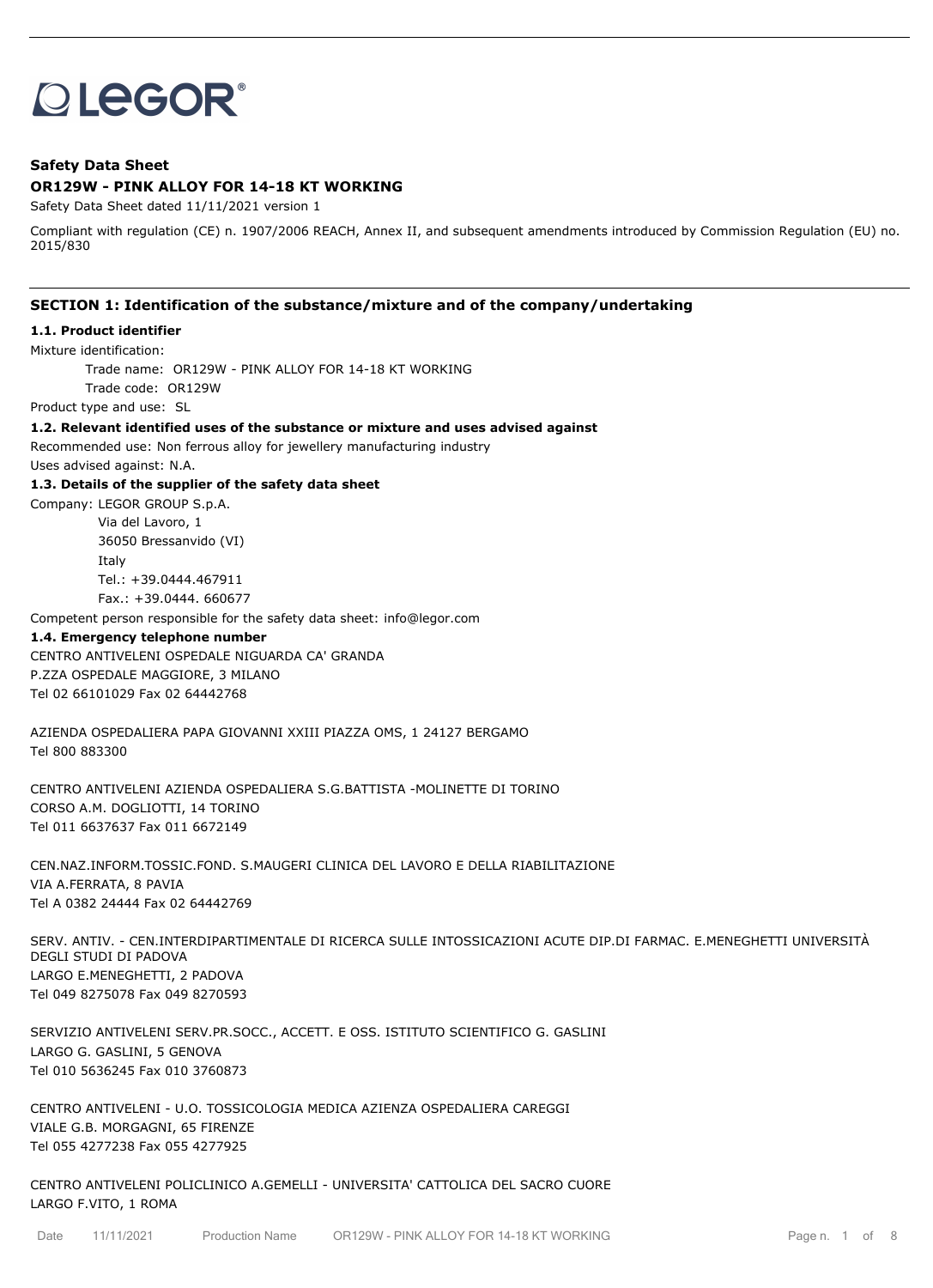CENTRO ANTIVELENI - ISTITUTO DI ANESTESIOLOGIA E RIANIMAZIONE UNIVERSITÀ DEGLI STUDI DI ROMA LA SAPIENZA VIALE DEL POLICLINICO, 155 ROMA Tel 06 49970698 Fax 06 4461967

AZ. OSP. UNIV. FOGGIA V.LE LUIGI PINTO, 1 71122 FOGGIA Tel 0881 732326

CENTRO ANTIVELENI AZIENDA OSPEDALIERA A. CARDARELLI VIA CARDARELLI, 9 NAPOLI Tel 081 7472870 Fax 081 7472880

# **SECTION 2: Hazards identification**

## **2.1. Classification of the substance or mixture**

#### **Regulation (EC) n. 1272/2008 (CLP)**

0 The product is not classified as dangerous according to Regulation EC 1272/2008 (CLP).

Adverse physicochemical, human health and environmental effects:

No other hazards

**2.2. Label elements**

The product is not classified as dangerous according to Regulation EC 1272/2008 (CLP).

# **Special provisions according to Annex XVII of REACH and subsequent amendments:**

None

**2.3. Other hazards**

No PBT Ingredients are present

Other Hazards: No other hazards

## **SECTION 3: Composition/information on ingredients**

**3.1. Substances**

N.A.

#### **3.2. Mixtures**

Mixture identification: OR129W - PINK ALLOY FOR 14-18 KT WORKING

# **Hazardous components within the meaning of the CLP regulation and related classification:**

| Qty          | <b>Name</b> | <b>Ident. Numb.</b> Classification       |                                                                    | <b>Registration Number</b> |
|--------------|-------------|------------------------------------------|--------------------------------------------------------------------|----------------------------|
| $\geq 75\%$  | Copper      | EC:231-159-6<br>Index:029-024-<br>$00-X$ | CAS: 7440-50-8 Substance with a Union workplace<br>exposure limit. |                            |
| $15 - 25 \%$ | Silver      |                                          | CAS: 7440-22-4 Substance with a Union workplace<br>exposure limit. |                            |

## **SECTION 4: First aid measures**

#### **4.1. Description of first aid measures**

In case of skin contact:

Wash with plenty of water and soap.

In case of eyes contact:

Wash immediately with water.

In case of Ingestion:

Do not induce vomiting, get medical attention showing the SDS and label hazardous.

In case of Inhalation:

Remove casualty to fresh air and keep warm and at rest.

## **4.2. Most important symptoms and effects, both acute and delayed**

N.A.

# **4.3. Indication of any immediate medical attention and special treatment needed**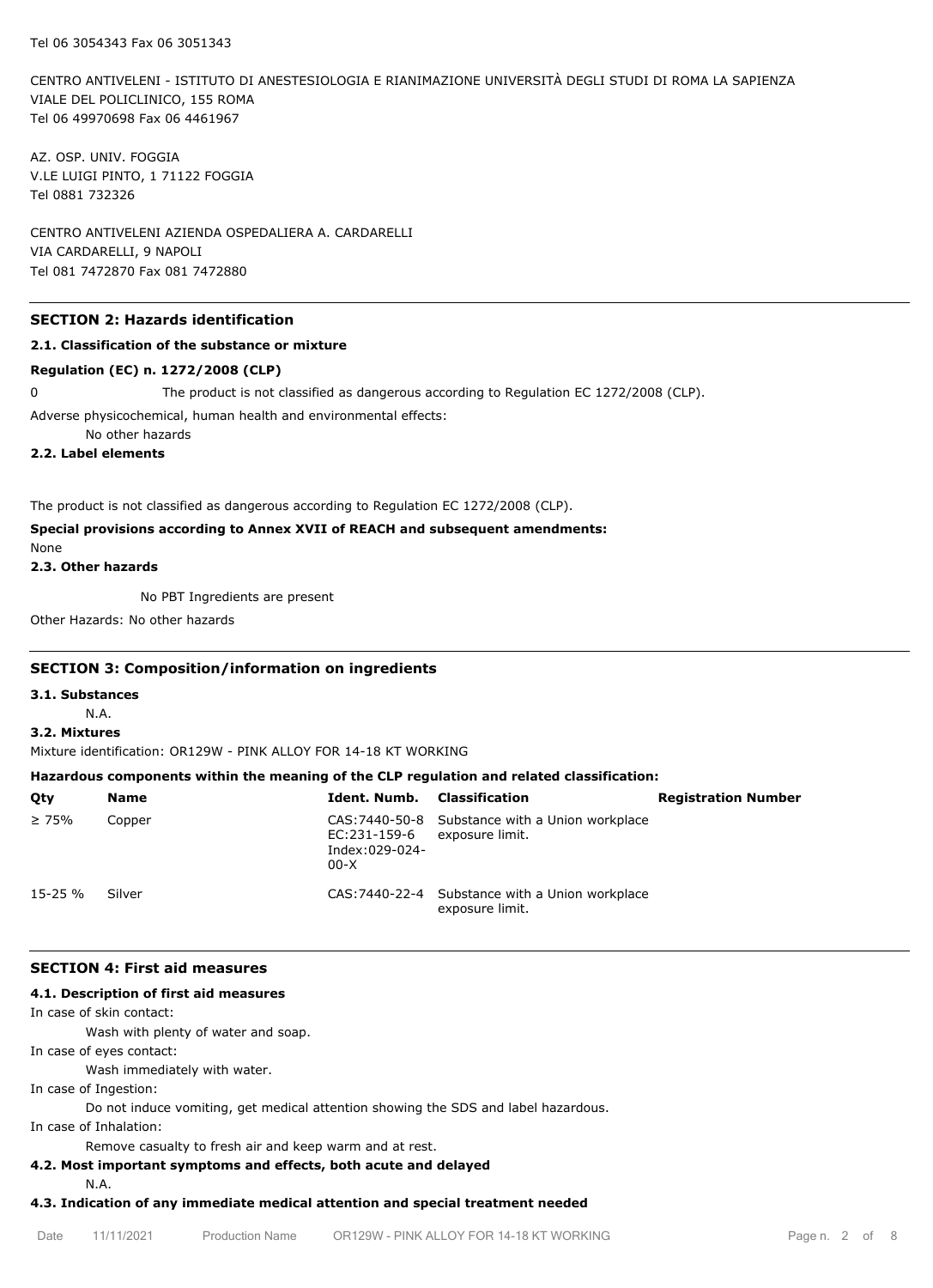# **SECTION 5: Firefighting measures**

#### **5.1. Extinguishing media**

Suitable extinguishing media:

Water.

Carbon dioxide (CO2).

Extinguishing media which must not be used for safety reasons:

None in particular.

#### **5.2. Special hazards arising from the substance or mixture**

Do not inhale explosion and combustion gases.

Burning produces heavy smoke.

#### **5.3. Advice for firefighters**

Use suitable breathing apparatus .

Collect contaminated fire extinguishing water separately. This must not be discharged into drains. Move undamaged containers from immediate hazard area if it can be done safely.

# **SECTION 6: Accidental release measures**

#### **6.1. Personal precautions, protective equipment and emergency procedures**

Wear personal protection equipment.

Remove persons to safety.

See protective measures under point 7 and 8.

## **6.2. Environmental precautions**

Do not allow to enter into soil/subsoil. Do not allow to enter into surface water or drains.

Retain contaminated washing water and dispose it.

In case of gas escape or of entry into waterways, soil or drains, inform the responsible authorities.

Suitable material for taking up: absorbing material, organic, sand

## **6.3. Methods and material for containment and cleaning up**

Suitable material for taking up: absorbing material, organic, sand Wash with plenty of water.

## **6.4. Reference to other sections**

See also section 8 and 13

## **SECTION 7: Handling and storage**

#### **7.1. Precautions for safe handling**

Avoid contact with skin and eyes, inhaltion of vapours and mists.

Do not eat or drink while working.

See also section 8 for recommended protective equipment.

## **7.2. Conditions for safe storage, including any incompatibilities**

Incompatible materials:

None in particular.

Instructions as regards storage premises:

Adequately ventilated premises.

# **7.3. Specific end use(s)**

Recommendation(s)

None in particular

Industrial sector specific solutions:

None in particular

#### **SECTION 8: Exposure controls/personal protection**

#### **8.1. Control parameters**

## **Community Occupational Exposure Limits (OEL)**

| <b>Component</b> |           | <b>OEL</b><br>Type | Country                | Ceiling | mq/m3 | Long Term Long Term Short<br>ppm         | Term<br>mq/m3 | <b>Short</b><br>Term ppm | <b>Behaviour Notes</b> |                                           |
|------------------|-----------|--------------------|------------------------|---------|-------|------------------------------------------|---------------|--------------------------|------------------------|-------------------------------------------|
| Copper           |           | ACGIH              | NNN                    |         | 0,2   |                                          |               |                          |                        | Fume, as Cu. Irr, GI,<br>metal fume fever |
|                  |           | ACGIH              | <b>NNN</b>             |         |       |                                          |               |                          |                        | Dusts and mists, as                       |
| Date             | 1/11/2021 |                    | <b>Production Name</b> |         |       | OR129W - PINK ALLOY FOR 14-18 KT WORKING |               |                          |                        | Page n. 3 of<br>- 8                       |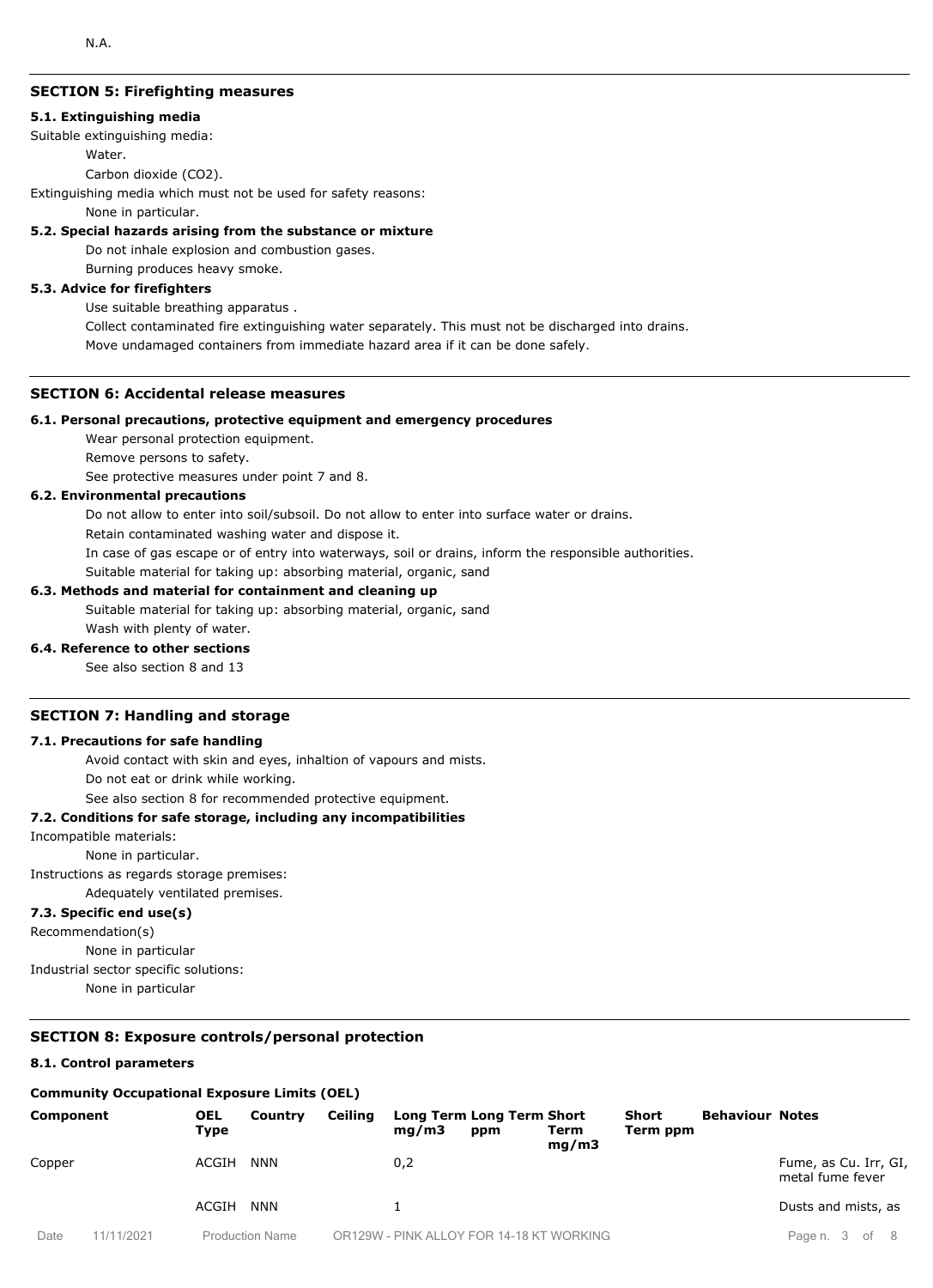|        |                     |      | Turrie Tever                           |
|--------|---------------------|------|----------------------------------------|
| Silver | EU<br><b>NNN</b>    | 0,1  |                                        |
|        | ACGIH<br><b>NNN</b> | 0,1  | Metal dust and fume.<br>- Argyria      |
|        | ACGIH<br><b>NNN</b> | 0,01 | Soluble compounds,<br>as Ag. - Argyria |

#### **Derived No Effect Level (DNEL) values**

| Component | CAS-No.   | Worker Worker Consu<br><b>Industr Profess mer</b><br>ional<br>у | Route                      | <b>Exposure</b> Exposure Frequency Remark |
|-----------|-----------|-----------------------------------------------------------------|----------------------------|-------------------------------------------|
| Copper    | 7440-50-8 | 0.041<br>mg/kg                                                  | <b>Human</b><br>Dermal     | Long Term, systemic<br>effects            |
|           |           | 0,041<br>mg/kg                                                  | <b>Human</b><br>Inhalation | Long Term, systemic<br>effects            |
|           |           | 0,082<br>mg/kg                                                  | <b>Human</b><br>Dermal     | Short Term, systemic<br>effects           |
|           |           | 0,082<br>mg/kg                                                  | <b>Human</b><br>Inhalation | Short Term, systemic<br>effects           |

## **8.2. Exposure controls**

Eye protection:

Not needed for normal use. Anyway, operate according good working practices.

Protection for skin:

No special precaution must be adopted for normal use.

Protection for hands:

Not needed for normal use. Respiratory protection: N.A. Thermal Hazards: N.A. Environmental exposure controls: N.A.

Hygienic and Technical measures N.A.

## **SECTION 9: Physical and chemical properties**

# **9.1. Information on basic physical and chemical properties Physical State** Solid **Appearance and colour:** Pink-red grained alloy **Odour:** Odourless **Odour threshold:** N.A. **pH:** N.A. **Melting point / freezing point:** 1000 °C (1832 °F) **Initial boiling point and boiling range:** N.A. **Flash point:** > 93°C **Evaporation rate:** N.A. **Upper/lower flammability or explosive limits:** N.A. **Vapour density:** N.A. **Vapour pressure:** N.A. **Relative density:** N.A. **Solubility in water:** Unsoluble in water **Solubility in oil:** Unsoluble in organic solvents **Partition coefficient (n-octanol/water):** N.A. **Auto-ignition temperature:** N.A. **Decomposition temperature:** N.A. **Viscosity:** N.A. **Explosive properties:** N.A. **Oxidizing properties:** N.A. **Solid/gas flammability:** N.A.

Cu. Irr, GI, metal fume fever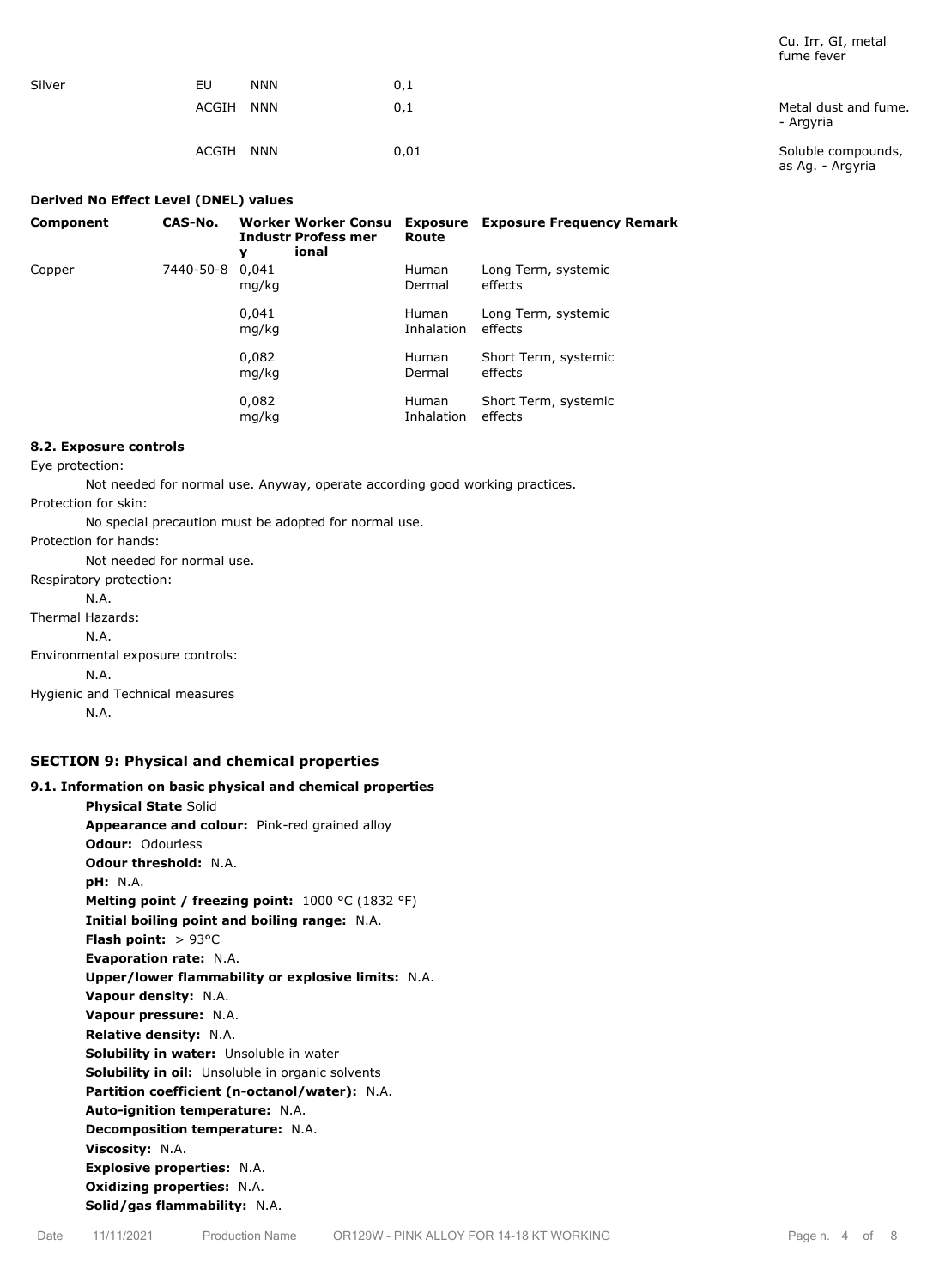# **9.2. Other information**

**VOC** N.A. **Substance Groups relevant properties** N.A. **Miscibility:** N.A. **Conductivity:** N.A.

#### **SECTION 10: Stability and reactivity**

#### **10.1. Reactivity**

Stable under normal conditions

#### **10.2. Chemical stability** Data not Available.

**10.3. Possibility of hazardous reactions** None.

#### **10.4. Conditions to avoid**

Stable under normal conditions.

**10.5. Incompatible materials**

None in particular.

**10.6. Hazardous decomposition products**

None.

## **SECTION 11: Toxicological information**

## **11.1. Information on toxicological effects**

## **Toxicological Information of the Preparation**

| a) acute toxicity                    | Not classified                                                   |
|--------------------------------------|------------------------------------------------------------------|
|                                      | Based on available data, the classification criteria are not met |
| b) skin corrosion/irritation         | Not classified                                                   |
|                                      | Based on available data, the classification criteria are not met |
| c) serious eye damage/irritation     | Not classified                                                   |
|                                      | Based on available data, the classification criteria are not met |
| d) respiratory or skin sensitisation | Not classified                                                   |
|                                      | Based on available data, the classification criteria are not met |
| e) germ cell mutagenicity            | Not classified                                                   |
|                                      | Based on available data, the classification criteria are not met |
| f) carcinogenicity                   | Not classified                                                   |
|                                      | Based on available data, the classification criteria are not met |
| g) reproductive toxicity             | Not classified                                                   |
|                                      | Based on available data, the classification criteria are not met |
| h) STOT-single exposure              | Not classified                                                   |
|                                      | Based on available data, the classification criteria are not met |
| i) STOT-repeated exposure            | Not classified                                                   |
|                                      | Based on available data, the classification criteria are not met |
| j) aspiration hazard                 | Not classified                                                   |
|                                      | Based on available data, the classification criteria are not met |

# **SECTION 12: Ecological information**

#### **12.1. Toxicity**

Adopt good working practices, so that the product is not released into the environment. Eco-Toxicological Information:

## **List of Eco-Toxicological properties of the product**

Not classified for environmental hazards.

#### No data available for the product

#### **12.2. Persistence and degradability**

N.A.

# **12.3. Bioaccumulative potential**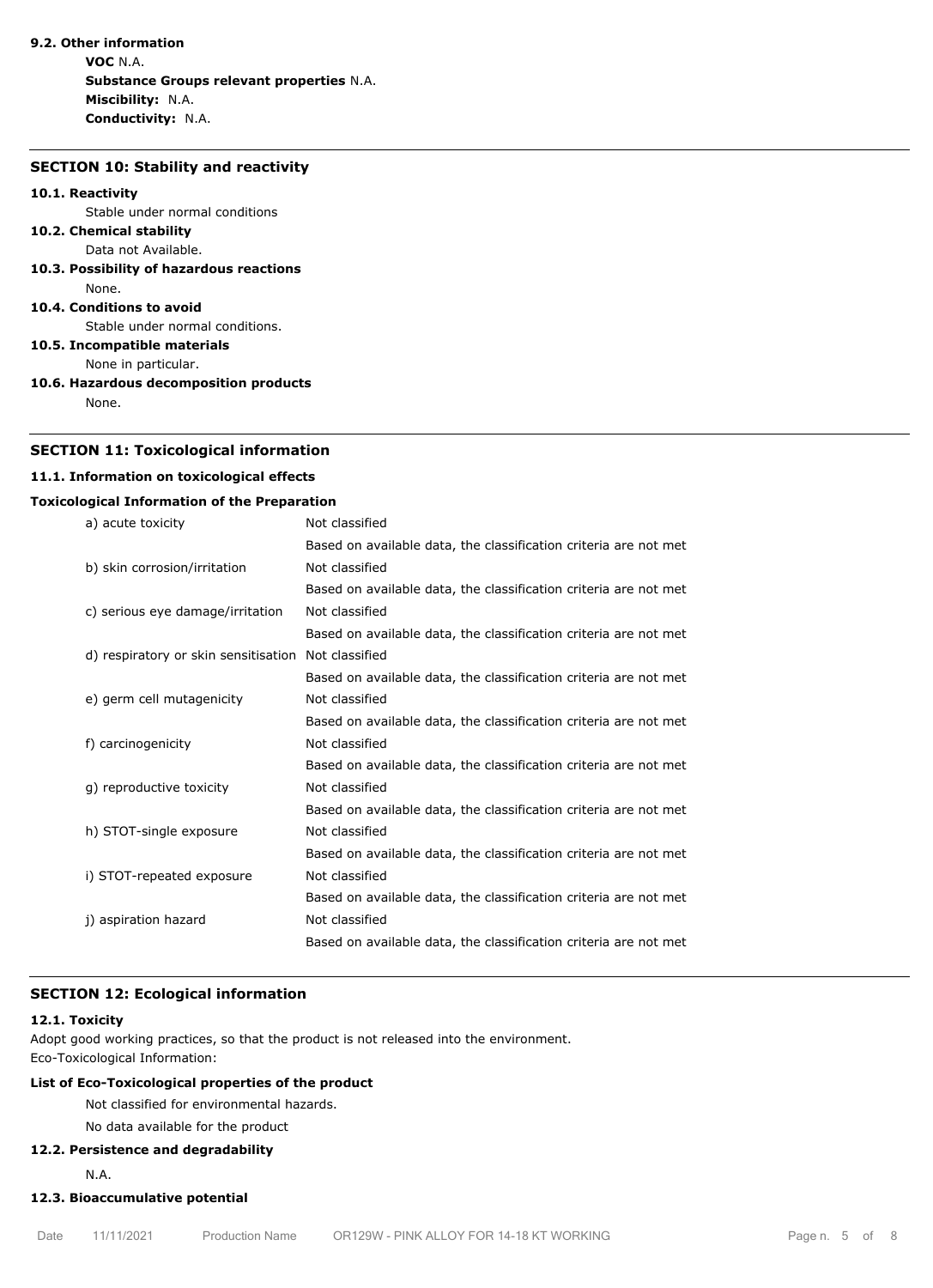## **12.4. Mobility in soil**

N.A.

**12.5. Results of PBT and vPvB assessment**

No PBT Ingredients are present

#### **12.6. Other adverse effects**

N.A.

## **SECTION 13: Disposal considerations**

## **13.1. Waste treatment methods**

Recover if possible. In so doing, comply with the local and national regulations currently in force.

# **SECTION 14: Transport information**

Not classified as dangerous in the meaning of transport regulations.

**14.1. UN number** N.A. **14.2. UN proper shipping name** N.A. **14.3. Transport hazard class(es)** ADR-Class: NA N.A. **14.4. Packing group** N.A. **14.5. Environmental hazards** N.A. **14.6. Special precautions for user** N.A. Road and Rail ( ADR-RID ) : N.A. Air ( IATA ) : Sea ( IMDG ) : N.A.

# **14.7. Transport in bulk according to Annex II of MARPOL and the IBC Code**

N.A.

## **SECTION 15: Regulatory information**

## **15.1. Safety, health and environmental regulations/legislation specific for the substance or mixture**

Dir. 98/24/EC (Risks related to chemical agents at work) Dir. 2000/39/EC (Occupational exposure limit values) Regulation (EC) n. 1907/2006 (REACH) Regulation (EC) n. 1272/2008 (CLP) Regulation (EC) n. 790/2009 (ATP 1 CLP) and (EU) n. 758/2013 Regulation (EU) n. 286/2011 (ATP 2 CLP) Regulation (EU) n. 618/2012 (ATP 3 CLP) Regulation (EU) n. 487/2013 (ATP 4 CLP) Regulation (EU) n. 944/2013 (ATP 5 CLP) Regulation (EU) n. 605/2014 (ATP 6 CLP) Regulation (EU) n. 2015/1221 (ATP 7 CLP) Regulation (EU) n. 2016/918 (ATP 8 CLP) Regulation (EU) n. 2016/1179 (ATP 9 CLP) Regulation (EU) n. 2017/776 (ATP 10 CLP) Regulation (EU) n. 2018/669 (ATP 11 CLP) Regulation (EU) n. 2018/1480 (ATP 13 CLP) Regulation (EU) n. 2019/521 (ATP 12 CLP) Regulation (EU) 2015/830

Restrictions related to the product or the substances contained according to Annex XVII Regulation (EC) 1907/2006 (REACH) and subsequent modifications:

Restrictions related to the product: None

Restrictions related to the substances contained: None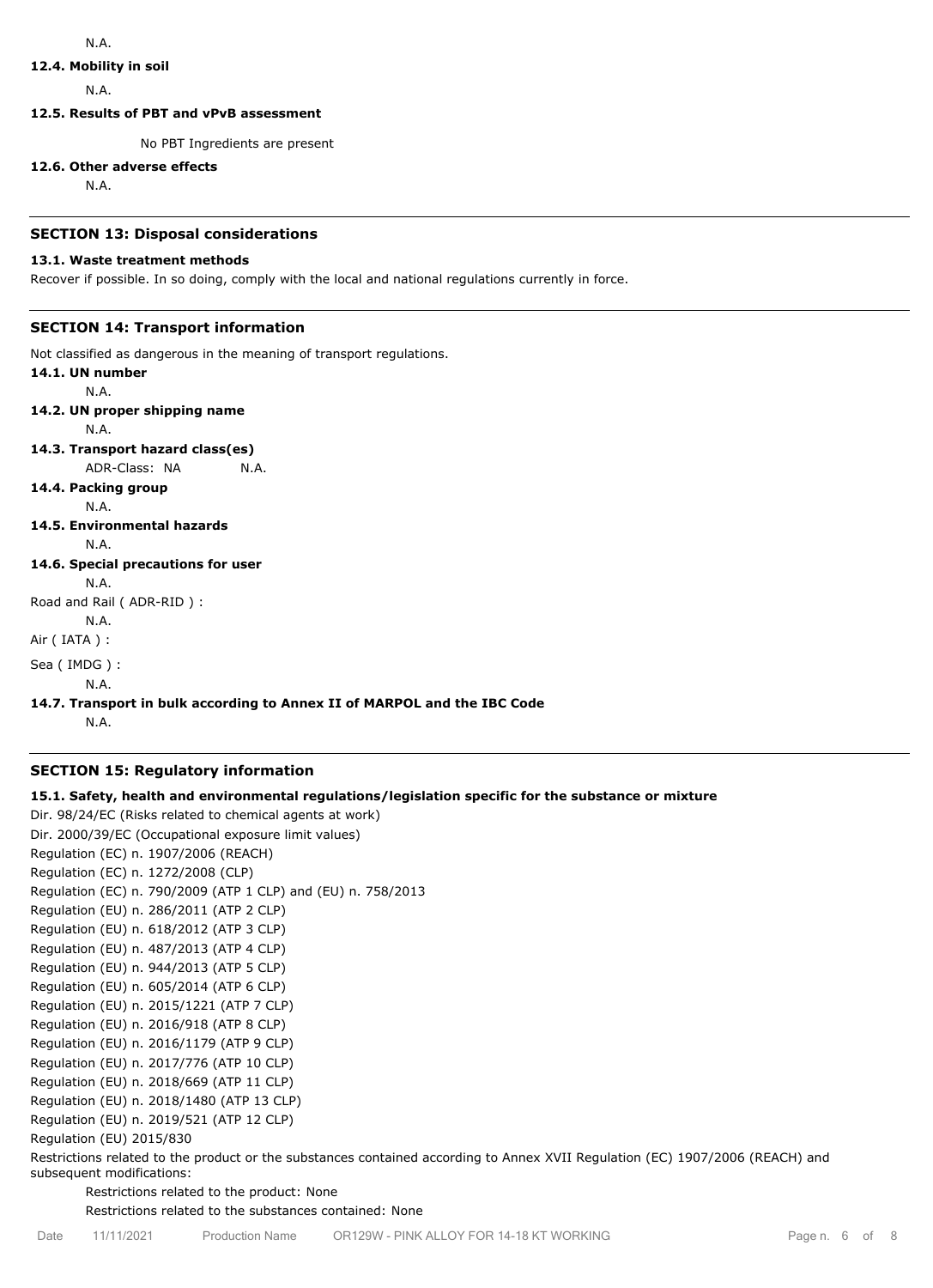N.A.

## **Regulation (EU) No 649/2012 (PIC regulation)**

No substances listed

German Water Hazard Class.

Class 3: extremely hazardous.

SVHC Substances:

No data available

#### **15.2. Chemical safety assessment**

No Chemical Safety Assessment has been carried out for the mixture.

## **SECTION 16: Other information**

This document was prepared by a competent person who has received appropriate training.

Main bibliographic sources:

ECDIN - Environmental Chemicals Data and Information Network - Joint Research Centre, Commission of the European Communities

SAX's DANGEROUS PROPERTIES OF INDUSTRIAL MATERIALS - Eight Edition - Van Nostrand Reinold

The information contained herein is based on our state of knowledge at the above-specified date. It refers solely to the product indicated and constitutes no guarantee of particular quality.

It is the duty of the user to ensure that this information is appropriate and complete with respect to the specific use intended.

This MSDS cancels and replaces any preceding release.

Legend to abbreviations and acronyms used in the safety data sheet:

ACGIH: American Conference of Governmental Industrial Hygienists

ADR: European Agreement concerning the International Carriage of Dangerous Goods by Road.

AND: European Agreement concerning the International Carriage of Dangerous Goods by Inland Waterways

ATE: Acute Toxicity Estimate

ATEmix: Acute toxicity Estimate (Mixtures)

BCF: Biological Concentration Factor

BEI: Biological Exposure Index

BOD: Biochemical Oxygen Demand

CAS: Chemical Abstracts Service (division of the American Chemical Society).

CAV: Poison Center

CE: European Community

CLP: Classification, Labeling, Packaging.

CMR: Carcinogenic, Mutagenic and Reprotoxic

COD: Chemical Oxygen Demand

COV: Volatile Organic Compound

CSA: Chemical Safety Assessment

CSR: Chemical Safety Report

DMEL: Derived Minimal Effect Level

DNEL: Derived No Effect Level.

DPD: Dangerous Preparations Directive

DSD: Dangerous Substances Directive

EC50: Half Maximal Effective Concentration

ECHA: European Chemicals Agency

EINECS: European Inventory of Existing Commercial Chemical Substances.

ES: Exposure Scenario

GefStoffVO: Ordinance on Hazardous Substances, Germany.

GHS: Globally Harmonized System of Classification and Labeling of Chemicals.

IARC: International Agency for Research on Cancer

IATA: International Air Transport Association.

IATA-DGR: Dangerous Goods Regulation by the "International Air Transport Association" (IATA).

IC50: half maximal inhibitory concentration

ICAO: International Civil Aviation Organization.

ICAO-TI: Technical Instructions by the "International Civil Aviation Organization" (ICAO).

IMDG: International Maritime Code for Dangerous Goods.

INCI: International Nomenclature of Cosmetic Ingredients.

IRCCS: Scientific Institute for Research, Hospitalization and Health Care

#### KAFH: KAFH

KSt: Explosion coefficient.